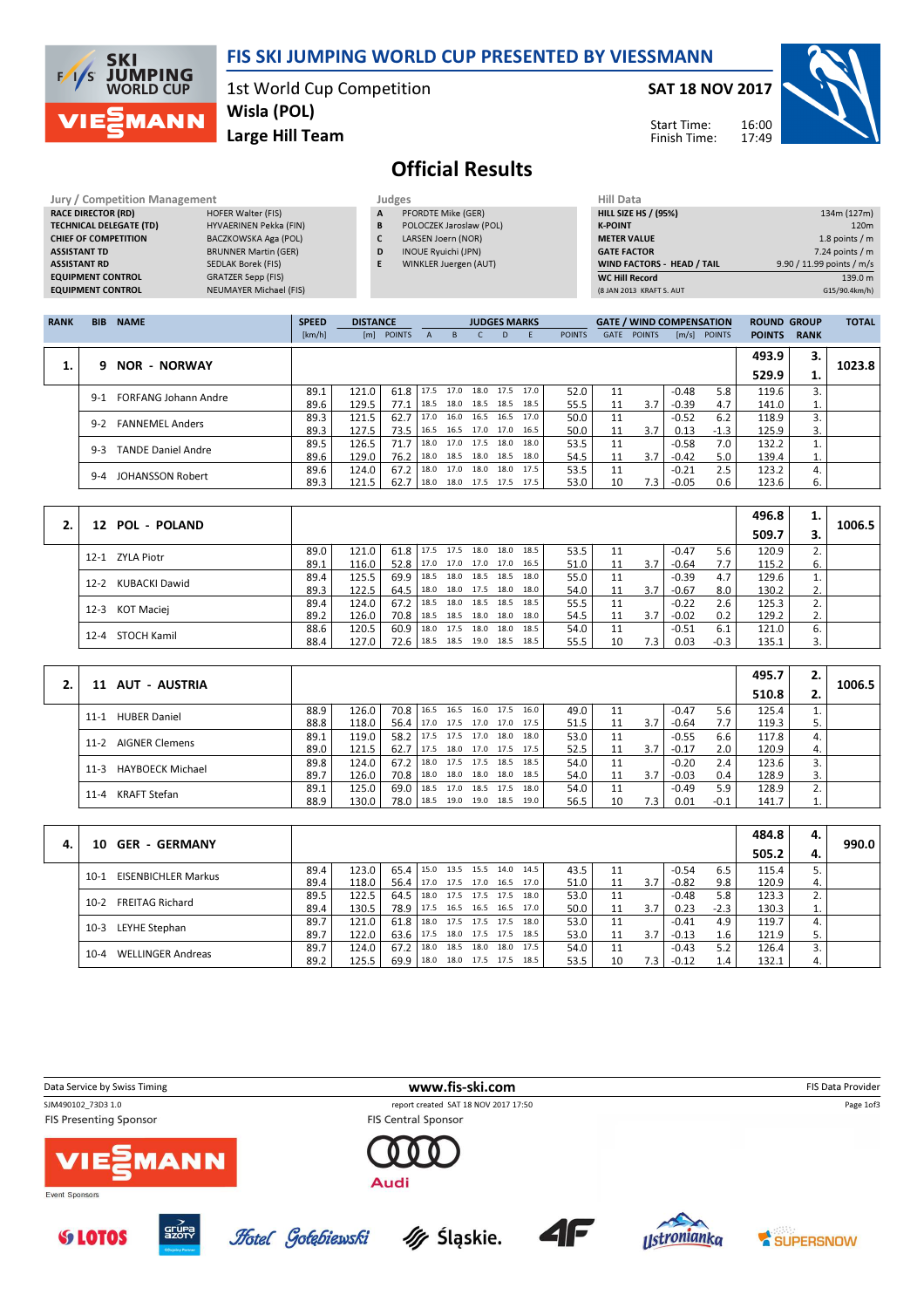FIS SKI JUMPING WORLD CUP PRESENTED BY VIESSMANN

1st World Cup Competition Wisla (POL)

**MANN** Large Hill Team

**SKI** 

 $F/1/S$ 

**JUMPING**<br>WORLD CUP

SAT 18 NOV 2017

Start Time: Finish Time:



# Official Results

| <b>RANK</b> | <b>BIB</b> | <b>NAME</b>        | <b>SPEED</b> | <b>DISTANCE</b> |                          |              |                | <b>JUDGES MARKS</b>      |      |                          |               |      | <b>GATE / WIND COMPENSATION</b> |                     |               | <b>ROUND GROUP</b> |             | <b>TOTAL</b> |
|-------------|------------|--------------------|--------------|-----------------|--------------------------|--------------|----------------|--------------------------|------|--------------------------|---------------|------|---------------------------------|---------------------|---------------|--------------------|-------------|--------------|
|             |            |                    | [km/h]       | [m]             | <b>POINTS</b>            | $\mathsf{A}$ | B.             |                          | D.   | -F                       | <b>POINTS</b> | GATE | <b>POINTS</b>                   | $\lceil m/s \rceil$ | <b>POINTS</b> | <b>POINTS</b>      | <b>RANK</b> |              |
|             |            |                    |              |                 |                          |              |                |                          |      |                          |               |      |                                 |                     |               |                    |             |              |
|             |            |                    |              |                 |                          |              |                |                          |      |                          |               |      |                                 |                     |               | 479.8              | 5.          |              |
| 5.          |            | <b>JPN - JAPAN</b> |              |                 |                          |              |                |                          |      |                          |               |      |                                 |                     |               | 503.8              | 5.          | 983.6        |
|             | $7 - 1$    | KOBAYASHI Ryoyu    | 89.1         | 119.5           | 59.1   17.5 17.5 17.5    |              |                |                          |      | 18.0 17.0                | 52.5          | 11   |                                 | $-0.36$             | 4.3           | 115.9              | 4.          |              |
|             |            |                    | 89.5         | 126.0           | 70.8                     |              |                | 18.0 18.0 17.5 18.5 18.5 |      |                          | 54.5          | 12   |                                 | 0.16                | -1.6          | 123.7              | 2.          |              |
|             |            | 7-2 ITO Daiki      | 89.5         | 119.5           | 59.1                     |              | 17.5 17.5 17.5 |                          | 18.0 | 18.0                     | 53.0          | 11   |                                 | $-0.42$             | 5.0           | 117.1              |             |              |
|             |            |                    | 89.4         | 118.0           | 56.4 17.5 18.0 17.0 17.5 |              |                |                          |      | 18.0                     | 53.0          | 11   | 3.7                             | $-0.56$             | 6.7           | 119.8              | 5.          |              |
|             | 7-3        | KASAI Noriaki      | 89.0         | 121.5           | 62.7                     |              |                |                          |      | 17.5 17.5 17.5 17.5 17.5 | 52.5          | 11   |                                 | $-0.05$             | 0.6           | 115.8              |             |              |
|             |            |                    | 89.3         | 130.5           | 78.9                     |              |                | 16.5 16.0 16.0 16.0 15.5 |      |                          | 48.0          | 11   | 3.7                             | 0.64                | $-6.3$        | 124.3              | 4.          |              |
|             | 7-4        | KOBAYASHI Junshiro | 89.1         | 127.5           | 73.5                     |              |                |                          |      | 19.0 17.5 18.0 18.5 18.0 | 54.5          | 11   |                                 | $-0.25$             | 3.0           | 131.0              |             |              |
|             |            |                    | 88.4         | 125.5           | 69.9                     |              | 18.0 18.5 17.0 |                          |      | 18.0 17.5                | 53.5          | 10   | 7.3                             | $-0.44$             | 5.3           | 136.0              |             |              |

|    |                               |      |       |                                 |                                 |      |                     |      |      |    |         |         |        | 456.1 | 6. | 931.4 |
|----|-------------------------------|------|-------|---------------------------------|---------------------------------|------|---------------------|------|------|----|---------|---------|--------|-------|----|-------|
| 6. | 8 SLO - SLOVENIA              |      |       |                                 |                                 |      |                     |      |      |    |         |         |        | 475.3 | 6. |       |
|    | 8-1 ZAJC Timi                 | 88.7 | 119.0 | $58.2$   17.0                   |                                 |      | 17.0 17.0 18.0 17.0 |      | 51.0 | 11 |         | $-0.50$ | 6.0    | 115.2 | 6. |       |
|    |                               | 88.7 | 124.5 | 68.1                            | 17.0 15.5 17.0 16.0 16.5        |      |                     |      | 49.5 | 11 | 3.7     | $-0.09$ | 1.1    | 122.4 |    |       |
|    | 8-2 SEMENIC Anze              | 89.4 | 115.0 | $51.0$   17.0                   |                                 |      | 17.0 16.5 17.0 17.0 |      | 51.0 |    |         | $-0.45$ | 5.4    | 107.4 | 6. |       |
|    |                               | 89.4 | 112.0 | 45.6                            | 16.5 16.5 16.5 16.5 17.0        |      |                     |      | 49.5 | 11 | 3.7     | $-0.60$ | 7.2    | 106.0 | 7. |       |
|    | <b>BARTOL Tilen</b><br>$8-3$  | 89.3 | 117.5 |                                 | 55.5   17.5 17.0 17.0 17.5 17.0 |      |                     |      | 51.5 |    |         | $-0.32$ | 3.8    | 110.8 | 6. |       |
|    |                               | 89.4 | 123.0 | 65.4   17.5 17.5 17.0 18.0 18.0 |                                 |      |                     |      | 53.0 | 11 | 3.7     | 0.08    | $-0.8$ | 121.3 | ь. |       |
|    | <b>PREVC Peter</b><br>$8 - 4$ | 89.1 | 124.0 | $67.2$ 18.5                     |                                 | 18.0 | 18.5 18.0           | 18.5 | 55.0 |    |         | $-0.04$ | 0.5    | 122.7 |    |       |
|    |                               | 88.7 | 121.0 | 61.8                            | 18.0 18.5 17.5 18.0 18.5        |      |                     |      | 54.5 | 10 | $7.3$ . | $-0.17$ | 2.0    | 125.6 |    |       |

|                                  |      |       |                               |               |      |           |                |                     |      |    |     |         |     | 404.2 | 7. |       |
|----------------------------------|------|-------|-------------------------------|---------------|------|-----------|----------------|---------------------|------|----|-----|---------|-----|-------|----|-------|
| 4 SUI - SWITZERLAND              |      |       |                               |               |      |           |                |                     |      |    |     |         |     | 448.8 |    | 853.0 |
| <b>SCHULER Andreas</b><br>$4-1$  | 89.0 | 113.5 | $48.3$ 17.0                   |               | 16.5 | 16.5      | 16.0           | 16.5                | 49.5 | 11 |     | $-0.19$ | 2.3 | 100.1 | 8. |       |
|                                  | 89.4 | 118.5 | 57.3 17.0 17.0 16.5 17.0 17.5 |               |      |           |                |                     | 51.0 |    |     | $-0.44$ | 5.3 | 113.6 |    |       |
| <b>DESCHWANDEN Gregor</b><br>4-2 | 88.8 | 115.0 | $51.0$   17.0                 |               | 17.5 |           | 16.5 17.0      | 17.0                | 51.0 | 11 |     | $-0.41$ | 4.9 | 106.9 |    |       |
|                                  | 89.0 | 115.0 | 51.0 17.0 17.0 16.5 16.5 17.0 |               |      |           |                |                     | 50.5 | 11 | 3.7 | $-0.64$ | 7.7 | 112.9 | ь. |       |
| PEIER Killian<br>$4 - 3$         | 89.0 | 112.0 | $45.6$   16.5                 |               |      | 16.0 16.5 | 16.0           | 16.5                | 49.0 | 11 |     | $-0.42$ | 5.0 | 99.6  | 8. |       |
|                                  | 89.2 | 113.0 | 47.4 16.0                     |               |      |           |                | 17.0 16.5 16.0 17.0 | 49.5 | 11 | 3.7 | $-0.75$ | 9.0 | 109.6 |    |       |
| <b>AMMANN Simon</b><br>$4 - 4$   | 88.6 | 113.0 | 47.4   16.5                   |               |      |           | 14.0 15.5 15.0 | 15.0                | 45.5 |    |     | $-0.39$ | 4.7 | 97.6  |    |       |
|                                  | 88.4 | 116.5 | 53.7                          | $7 \mid 17.0$ | 16.5 |           | 16.5 16.5      | 16.5                | 49.5 | 10 | 7.3 | $-0.18$ |     | 112.7 | 8. |       |

|    |                                  |      |       |        |      |      |           |                |      |      |    |     |         |     | 401.0 | 8.  |       |
|----|----------------------------------|------|-------|--------|------|------|-----------|----------------|------|------|----|-----|---------|-----|-------|-----|-------|
| 8. | 5 RUS - RUSSIAN FEDERATION       |      |       |        |      |      |           |                |      |      |    |     |         |     | 401.9 | -8. | 802.9 |
|    | ROMASHOV Alexey                  | 88.9 | 111.0 | 43.8   | 16.5 | 16.0 | 16.0 16.5 |                | 16.0 | 48.5 | 11 |     | $-0.15$ | 1.8 | 94.1  | 10. |       |
|    | $5-1$                            | 89.2 | 114.0 | 49.2 l | 16.5 |      |           | 16.5 16.5 16.0 | 16.5 | 49.5 | 12 |     | $-0.04$ | 0.5 | 99.2  | 8.  |       |
|    | 5-2 NAZAROV Mikhail              | 88.9 | 112.0 | 45.6 l | 16.5 | 15.5 | 16.0      | 16.0           | 16.0 | 48.0 | 11 |     | $-0.48$ | 5.8 | 99.4  | 8.  |       |
|    |                                  | 88.7 | 104.5 | 32.1   | 16.0 |      |           | 16.5 16.0 15.5 | 16.0 | 48.0 | 11 | 3.7 | $-0.45$ | 5.4 | 89.2  | 8.  |       |
|    | <b>KORNILOV Denis</b><br>$5-3$   | 89.1 | 113.0 | 47.4   | 15.5 | 15.5 | 16.0 15.5 |                | 16.0 | 47.0 | 11 |     | $-0.17$ | 2.0 | 96.4  | 10. |       |
|    |                                  | 89.3 | 116.5 | 53.7   | 9.5  | 9.5  | 10.0 10.0 |                | 9.5  | 29.0 | 11 | 3.7 | $-0.50$ | 6.0 | 92.4  | 8.  |       |
|    | <b>KLIMOV Evgeniy</b><br>$5 - 4$ | 88.9 | 117.0 | 54.6   | 17.0 | 17.0 | 17.0 17.5 |                | 18.0 | 51.5 | 11 |     | $-0.42$ | 5.0 | 111.1 |     |       |
|    |                                  | 88.8 | 120.0 | 60.01  | 17.0 | 18.0 | 17.5 17.0 |                | 18.5 | 52.5 | 10 | 7.3 | $-0.11$ |     | 121.1 |     |       |

## not qualified for 2nd round

| <b>ITA</b><br>- ITALY                 |      |       |           |      |                |             |      |      |      |            |         |     | 379.0 |         | 379.0 |
|---------------------------------------|------|-------|-----------|------|----------------|-------------|------|------|------|------------|---------|-----|-------|---------|-------|
| <b>INSAM Alex</b><br>$2 - 1$          | 89.4 | 109.0 | 40.2      | 15.0 | 15.5 16.0 14.5 |             |      | 15.0 | 45.5 | <b>. .</b> | -0.41   | 4.9 | 90.6  | <b></b> |       |
| DI LENARDO Zeno<br>$2 - 2$            | 89.3 | 105.0 | 33.0 15.5 |      | 16.5           | $16.0$ 15.5 |      | 16.0 | 47.5 | <b>. .</b> | $-0.35$ | 4.2 | 84.7  | 10.     |       |
| <b>BRESADOLA Davide</b><br>$2 - 3$    | 89.2 | 114.0 | 49.2      | 16.5 | 16.0 15.5 16.0 |             |      | 16.0 | 48.0 | <b>. .</b> | $-0.32$ | 3.8 | 101.0 |         |       |
| <b>COLLOREDO Sebastian</b><br>$2 - 4$ | 89.3 | 114.5 | 50.1      | 16.0 | 14.5           | 15.0        | 16.5 | 16.0 | 47.0 | + +        | $-0.47$ | ں ر | 102.7 |         |       |

| 10. | <b>CZE - CZECH REPUBLIC</b>   |      |            |           |       |                |      |              |      |            |         |            | 276.1 | 10  | 276.1 |
|-----|-------------------------------|------|------------|-----------|-------|----------------|------|--------------|------|------------|---------|------------|-------|-----|-------|
|     | <b>VANCURA Tomas</b><br>-6-1  | 89.0 | 113.0      | 47.4 17.0 |       | 17.0 16.5 16.5 |      | 16.5         | 50.0 | <b>. .</b> | $-0.26$ | ـ . ـ      | 100.5 |     |       |
|     | JANDA Jakub<br>$6-2$          | 88.5 | 104.5      | 32.1      | 16.5  | 17.0           | 16.5 | 16.5<br>16.5 | 49.5 |            | $-0.47$ | 5.6        | 87.2  |     |       |
|     | <b>HLAVA Lukas</b><br>$6 - 3$ |      | <b>DSQ</b> |           | SCE 4 |                |      |              |      |            |         |            | 0.0   |     |       |
|     | KOUDELKA Roman<br>$6 - 4$     | 88.8 | 105.5      | 33.9      | 16.5  | 16.5 16.5      |      | 16.0<br>16.5 | 49.5 | . .        | $-0.42$ | ה ב<br>J.U | 88.4  | 10. |       |

Data Service by Swiss Timing **WWW.fis-ski.com** FIS Data Provider<br>
FIS Data Provider<br>
FIS Data Provider
FIS Data Provider
FIS Data Provider
FIS Data Provider
FIS Data Provider
FIS Data Provider
FIS Data Provider
FIS Data Pr report created SAT 18 NOV 2017 17:50 Page 2of3**FIS Presenting Sponsor FIS Central Sponsor AANI** Audi Event Sponsors

My Śląskie.